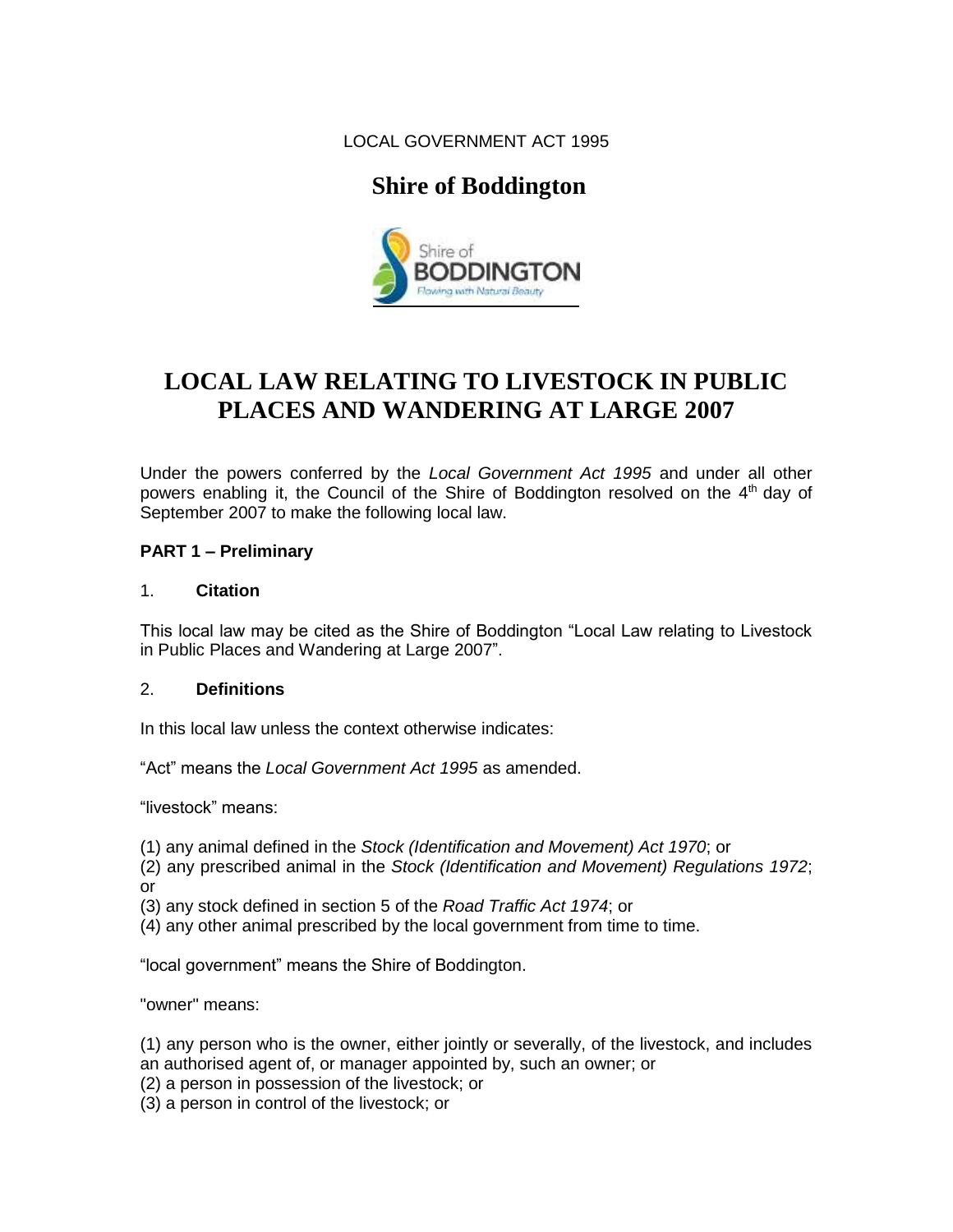(4) a person who ordinarily occupies the land where the livestock is permitted to stay.

"public place" means any land or lands which are vested or within the management or control of the local government which is accessed by the public: being facilities, reserves, road reserves, public access ways, public open space or other lands as designated or determined by Council and Council's current Town Planning Scheme, with amendments.

#### 3. **Repeal**

The Shire of Boddington Local Law Relating to Livestock in Public Places and Wandering at Large, published in the *Government Gazette* on 22 October 2004, is repealed.

## **PART 2 – General**

#### 4. **An owner shall not:**

(1) Allow any livestock, which has a contagious or infectious disease, parasitic infection to be in any public place at any time or to come from any quarantined premises, property or district without veterinary clearance.

(2) Train or race any livestock in a thoroughfare or public place that has not been designated, vested or leased for that purpose.

(3) Allow livestock to be tethered in any public place without written approval from the local government.

(4) Allow livestock to be tethered or kept in any thoroughfare or access way.

(5) Allow livestock to be unsupervised in any public place.

(6) Allow livestock to wander at large: Which shall mean, knowingly or willingly set livestock free or by creating a means or opportunity for which livestock is able to wander at large.

(7) Cause livestock to wander at large: Which shall mean, failing to provide adequate fencing or gates, or by failing to repair or keep in good condition fencing or gates required to contain livestock within a property boundary.

#### 5. **Exemptions**

(1) Droving of livestock is permitted:

(i) in accordance with the *Local Government (Miscellaneous Provisions) Act 1960,* 

(ii) in accordance with Part 18, Division 4 of the *Road Traffic Code 2000.*

(2) Grazing of livestock may be permitted where written approval has been granted by the local government to tether or fence livestock to graze certain public lands during daylight hours and will be subject to the following conditions:

(i) that the public land is not a thoroughfare or access way.

(ii) that the public land is not classified for conservation.

(iii) that the livestock does not exceed the prescribed stocking limit.

(iv) that the livestock is compatible with the public land in the application.

(v) a local government employee may withdraw or cancel an approval to graze or tether livestock in public places immediately and without notice.

(vi) the grazing or tethering of livestock in public places may only occur during